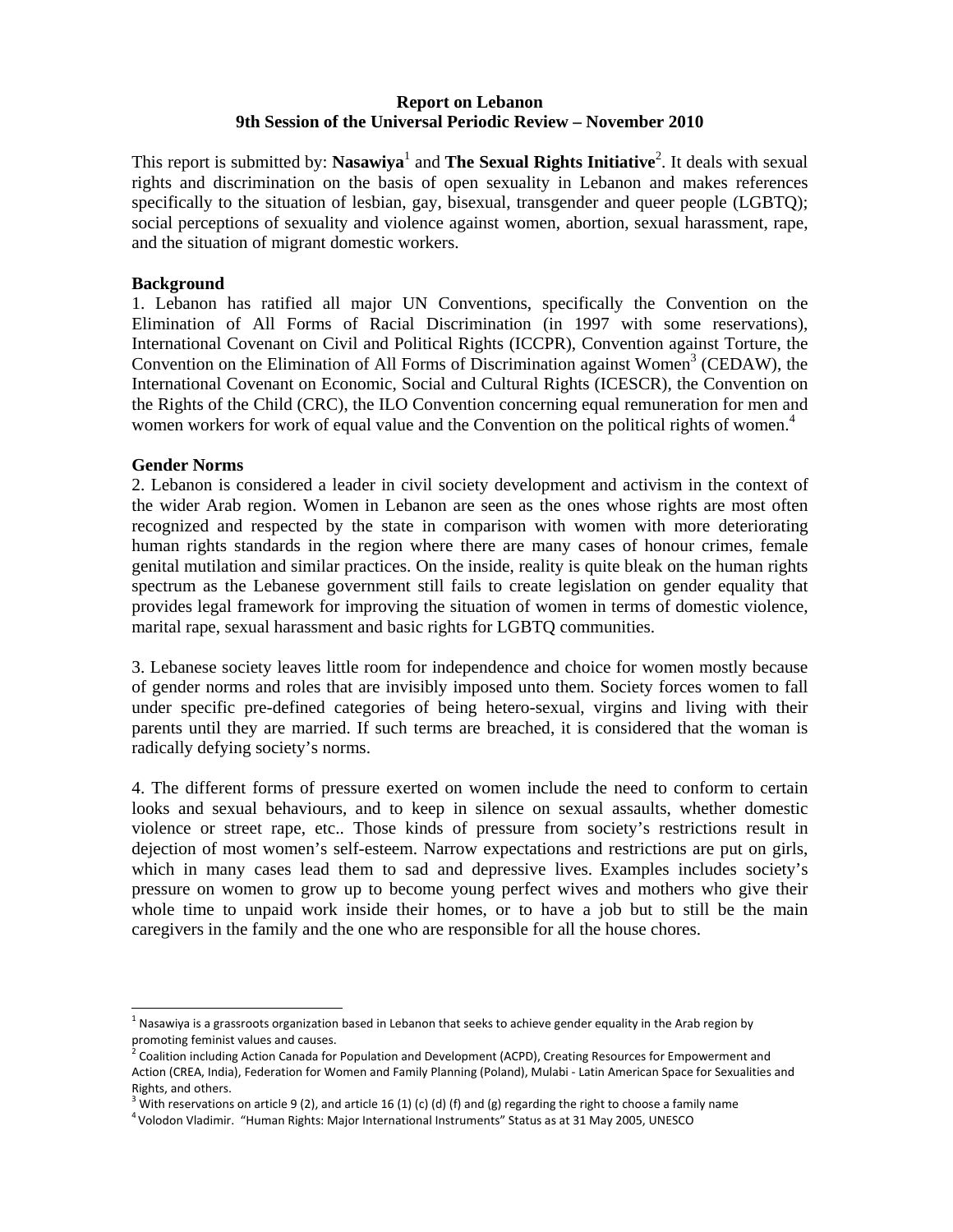5. Women have been gaining many rights progressively (1953 – voting; 2001 - equal pay; 2004 - equal serving in government in terms of medical coverage and hospitalisation)<sup>5</sup>. Yes, much should still be improved on the level of progressive legislation to protect women on the most basic of levels. Lebanese women do not have a law that criminalizes domestic violence or grants them rights to pass their nationality on to their husbands and children. Citizenship is only transmitted by paternity, for demographic reasons politicians say, which causes constraints on divorced, widowed, abandoned or single mothers.<sup>6</sup> Women are basically still amply discriminated against in the Personal Status Law, the Nationality Law, the Penal Law, the Labour and Social Security laws and Employees' Laws and the Terrestrial Trade Law.<sup>7</sup>

#### 6. *Recommendations -* **The Lebanese state should:**

a) Assert the full right of Lebanese women to grant their nationality to their families by amending the articles deemed discriminatory against women in the law promulgated by virtue of Decision 15 dated January 19, 1925 that was amended on January 11, 1960 as well as the articles added on January 11, 1960 and relating to the Lebanese nationality;

b) Encourage programs and secure funds and opportunities where women and especially youth have spaces to start talking about their relationship with their bodies, their self image, self esteem, and to start connecting their negative feelings about themselves with these larger social and economic forces that affect them on personal level;

c) Develop a strategy to promote healthier images of women on media channels, advertisements and books, and provide alternative images to the ones portrayed in private media so as to start working towards a less discriminatory, more women-friendly society and women imaging;

d) Take all necessary measures to challenge social norms that discriminate women through raising awareness and implementing legal norms.

#### **Perceptions of sexuality and sex education**

7. Sexuality is still perceived as a taboo in Lebanon and is maintained within the context of marriage. It is largely not discussed either inside or outside the family.<sup>8</sup> Society in Lebanon does not expect or accept that a woman be sexually active before marriage. In the Lebanese patriarchal system, society treats the man differently giving him more freedom to manoeuvre and act upon his own wishes without being judged. This system entails men to act as they please, and prohibits women from doing the same. At many times, divorces happen right after marriage because the husband, who is not a virgin, realizes that his wife is not a virgin and female virginity is sacred in the context of Lebanon. Virginity is still considered the calibre to see whether this woman (and thereby her family) is respectful, honourable and pure.

8. Since sex is not talked about in family circles, neither on mainstream media nor in educational systems (with the exception of few conservative sex education programs limited to some private schools), young people are unlikely to learn about sexuality from their parents or school and their main source of information is their peers and internet. Youth specifically lack information about basic sexual hygiene, contraception, STIs and changes in their bodies at puberty. In many families still, male children are valued more than female children and this would make women willing to give birth to girls many times until a male child is born.<sup>9</sup> Also,

j

<sup>5</sup> The Lebanese Council of Women; http://www.lcw‐cfl.org/ <sup>6</sup>

 $^6$ Collective for Research and Training on Development-Action; http://old.crtda.org/crtd.org/www/wrn/lebanon.htm<br><sup>7</sup> The Lebanese NGO forum

http://www.lnf.org.lb/windex/brief1.html

<sup>8</sup> Information International; "Outing the sexual taboo: Unveiling issues of sexuality in Lebanon"; http://www.information‐ international.com/pdf/sexuality-issues\_nov03-ar.pdf

Women for Women's Human Rights (WWHR) – New Ways & Mediterranean Academy of Diplomatic Studies prepared by Liz Ercevik Amado; "Sexual and Bodily Rights as Human Rights in the Middle East and North Africa: a Workshop Report" 2003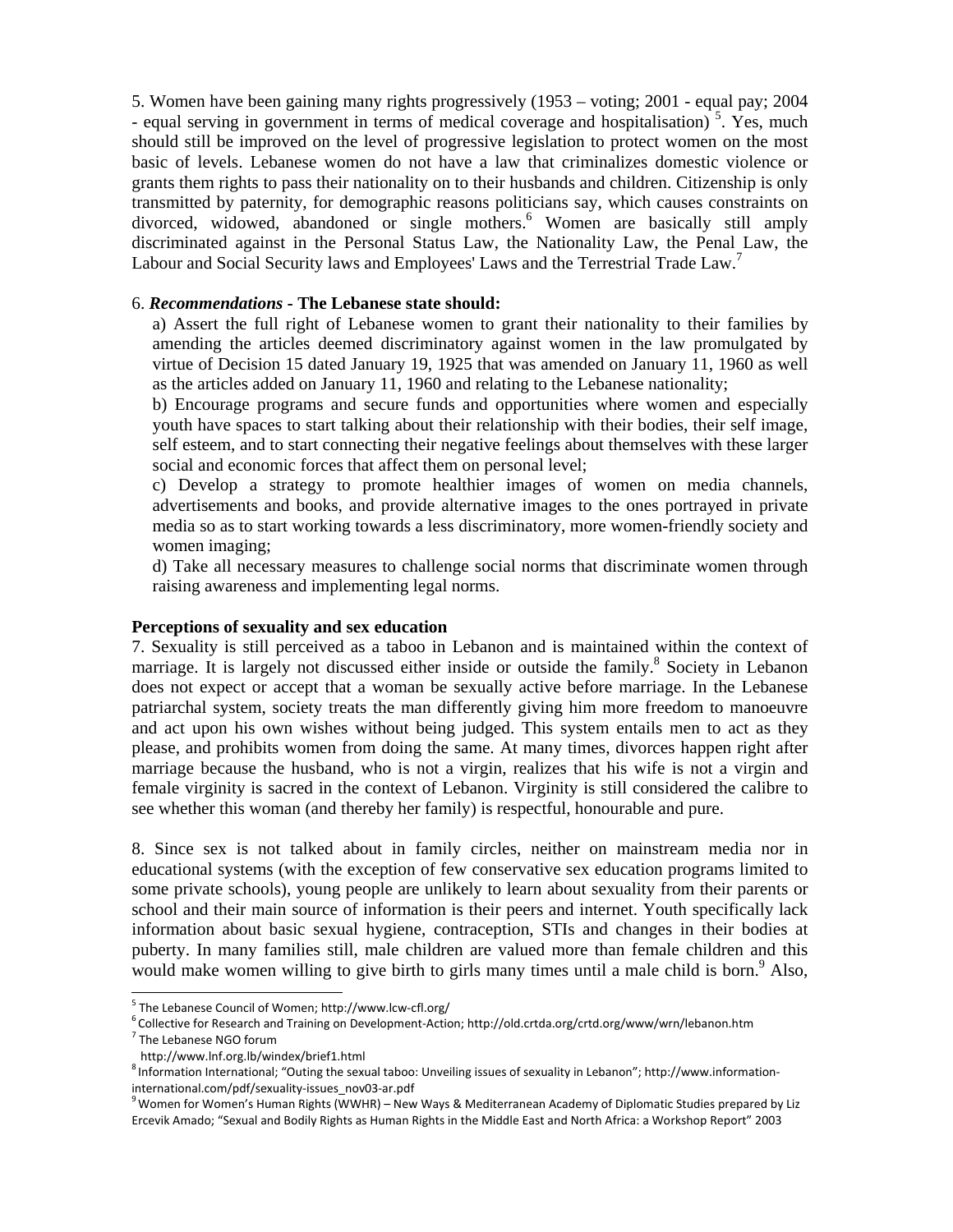women in rural areas have little access to information about their bodies or to healthcare services related to their sexuality.

## 9. *Recommendations -* **The Lebanese state should:**

a) Develop programs of sexual education in the school curricula for young women, which provide safe information in a peer-to-peer, accessible and non-judgmental way.

b) Asses the situation of women's access to healthcare in the sphere of sexual and reproductive health;

c) Implement strategies to promote access to sexual and reproductive health facilities and launch awareness-raising campaigns not only in the capital but in decentralized areas of Lebanon.

#### **Abortion**

10. Under Articles 539-546 of the Penal Code<sup>10</sup>, the performance of abortion is illegal in Lebanon under all circumstances. Nonetheless, Presidential Decree (No.  $13187$ )<sup>11</sup> allowed for one exception; that is when abortion is the only means of saving a pregnant woman whose life is placed in great danger.12 All other cases including preserving physical health, mental health, rape or incest, foetal impairment, economic and social reasons or just personal choice are deemed illegal. There are no official statistics, which makes it is difficult to accurately estimate the prevalence of abortions in Lebanon. Doctors' testimonies show the practice is relatively widespread $13$ .

11. Abortions are performed in private clinics or homes by doctors who accept to do the abortions and ask for very high fees. They are performed in unsafe environments which constitute health hazards to the women undergoing those operations. There are no support groups to help women in such situations and most women end up at therapists shortly after their operations.

12. If the woman undergoes any failure in her abortion, complaining to the police is not an option. The person who performs an abortion is subject to one to three years imprisonment under the law. Women who undergo abortions are also guilty of a crime and can be sentenced to a jail term ranging from six months to three years.<sup>14</sup> Abortions take place in many circumstances because of unforeseen pregnancies from unwed relationships. The woman is drawn into clandestine abortion since she fears the condemnation and disownment by her family if her sexual relationship with the boyfriend is known.

# 13. *Recommendations-* **The Lebanese state should:**

a) Develop a support system and shelter network for unwed mothers<sup>15</sup> since many abortions take place because the single mother fears that she will not be able to raise the child in a society that alienates sexually active women out of wedlock;

b) Undertake awareness-raising campaigns on reducing the number of unwanted pregnancies, contraceptive use and sex education;

c) Make abortion a legal option for women by removing all restrictions on performing it.

 $\overline{a}$ 

<sup>&</sup>lt;sup>10</sup> Of 1 March 1943, in the version of 16 September 1983<br><sup>11</sup> Of 20 October 1969<br><sup>12</sup> Women for Women's Human Rights (WWHR) – New Ways & Mediterranean Academy of Diplomatic Studies prepared by Liz Ercevik Amado; "Sexual and Bodily Rights as Human Rights in the Middle East and North Africa: a Workshop Report" 2003<br><sup>13</sup> http://www.unwire.org/unwire/19990324/1629\_story.asp<br><sup>14</sup> "Denial Runs through Lebanon", Zahra Hank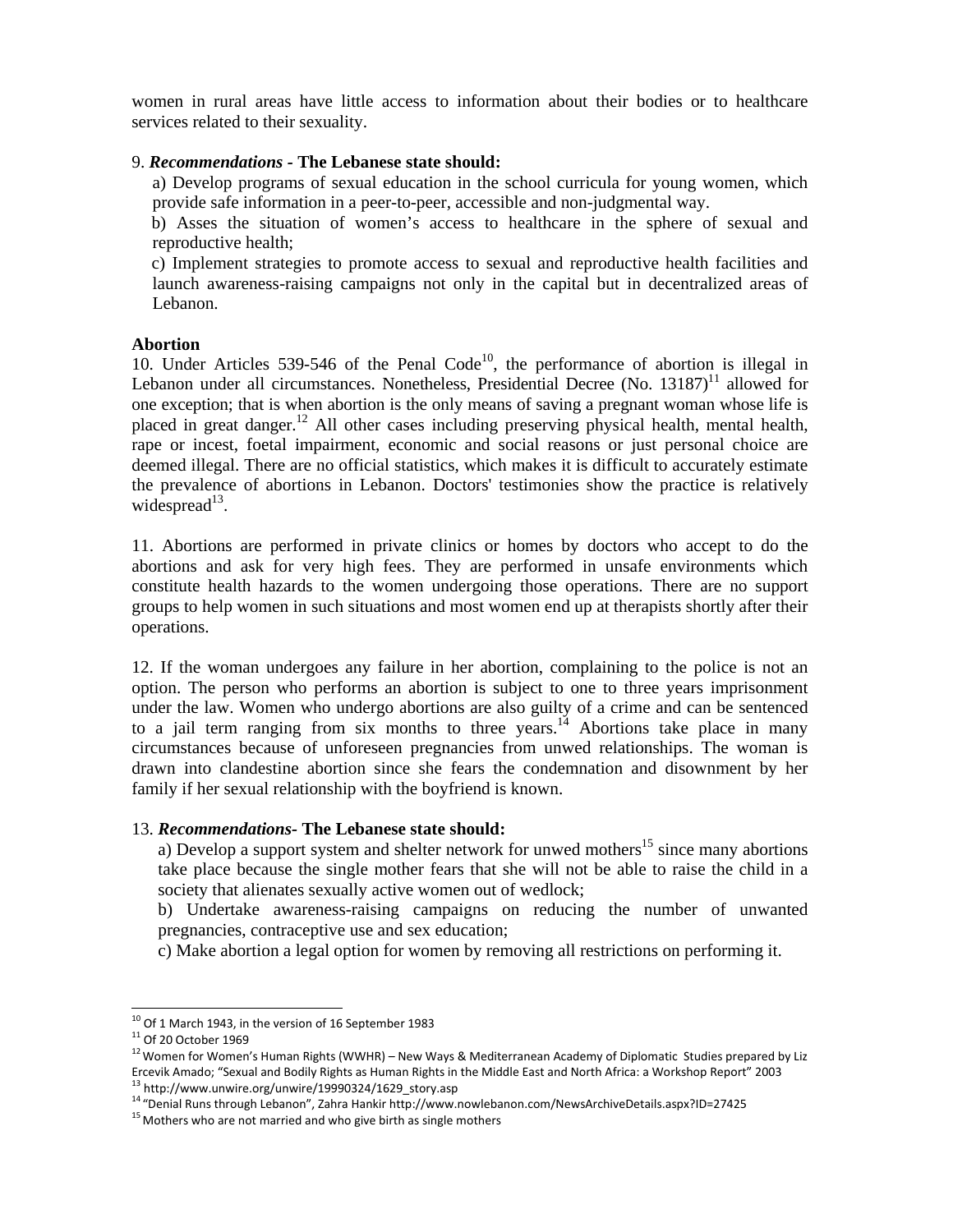# **Sexual orientation and gender identity**

14. Both the law and society discriminate against lesbian, gay, bisexual, transgender people and queer people in Lebanon. Since there is lack of information and acceptance to openly speaking on sexuality in general even with heterosexual sexually active people, it is much harder for those who are homosexuals or bisexuals since their sexual activity is perceived as against the current of the "socially acceptable".

15. Families of LGBTQ people react with a various cases of negative reactions that range from intolerance to throwing their children out of the parents' houses to even more violent reactions. There are so many documented incidents of parents beating, humiliating and restricting movement after finding out about their family member's identity.<sup>1</sup>

16. The few LGBTQ individuals who have sought police protection after having been abused by third parties did not receive the protection needed but have instead been subjected to the same kind of treatment by military police. The lack of needed protection results in making this community more prone to being harassed randomly by criminals who know that these vulnerable victims will not dare complain to the police for fear of their reaction. Last year, there was a case of physical violence against a gay couple in public place in Beirut allegedly by men in police uniform. $17$ 

17. Article 534 of the Penal Code criminalizes homosexuality with up to one year in prison although this stands in stark violation of the many international human rights treaties that the Lebanese government has signed.

# 18. *Recommendations-* **The Lebanese state should:**

a) Abolish Article 534 of the Penal Code which criminalizes homosexuality;

b) Take all necessary policing measures to prevent and provide protection from all forms of violence and harassment related to sexual orientation and gender identity;

c) Guarantee non-discriminatory treatment from police and other security forces on basis of sexual orientation.

# **Sexual violence**

19. There is minimal data, numbers or statistics available in Lebanon on sexual violence, rape and harassment although civil society organizations agree that they are prevalent. This not only includes Lebanese women but even more so, foreign women. As part of the racist system in Lebanon, any woman who looks different - migrant workers, women who have darker skin, who have Asian features, or who have blonde/European features - is automatically prone to harassment and disrespect<sup>18</sup>.

20. Sexual harassment also extends to different groups including transgender persons, gay or even men who appear "feminine". Harassment is the means that men use to assert their authority over women. An extreme model of how sexism, heterosexism and homophobia work is through the "corrective rape" of lesbians and transgender women.

21. It is common for police to take the side of the perpetrator and not take action when complaints on sexual violence are made by the few women due to their traditional understanding of the power dynamic between women and their male relatives, women migrant workers and their employers, etc.

<sup>&</sup>lt;sup>16</sup> http://www.meemgroup.org/about.php

<sup>&</sup>lt;sup>17</sup> http://www.helem.net/node/157<br><sup>18</sup> Feminist Collective position paper on Sexual Harassment, 2009; www.feministcollective.com